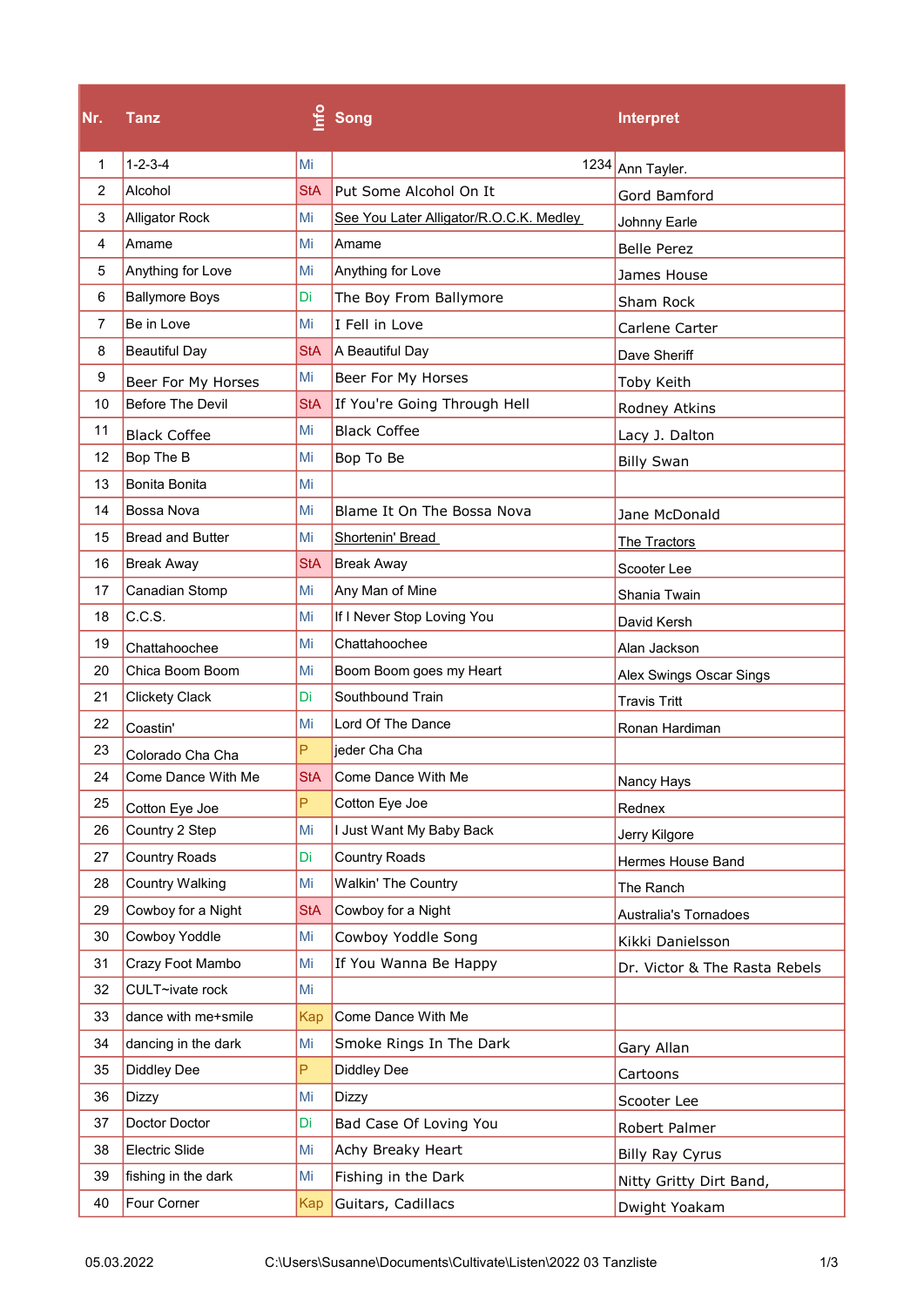| Nr. | <b>Tanz</b>               |            | $\frac{6}{5}$ Song                 | <b>Interpret</b>             |
|-----|---------------------------|------------|------------------------------------|------------------------------|
| 41  | <b>Friday Yet</b>         | Mi         | Is It Friday Yet                   | Gord Bamford                 |
| 42  | <b>Galway Girls</b>       | <b>StA</b> | Galway Girl                        | Sharon Shannon & Steve Earle |
| 43  | <b>Ghost Train</b>        | Di         | <b>Ghost Train</b>                 | <b>Australia's Tornados</b>  |
| 44  | Go Mama Go                | Mi         | Let your Mama Go                   | Ann Tayler                   |
| 45  | Go Seven                  | <b>StA</b> | Seven Lonely Days                  | <b>Bouke</b>                 |
| 46  | Good Hearted Woman        | Di         | A Good Hearted Woman               | LeAnn Rimes                  |
| 47  | Gypsy Queen               | <b>StA</b> | <b>Gypsy Queen</b>                 | Chris Noman                  |
| 48  | Hallelujah                | Di         | Joy's gonna come in the Morning    | The Samaritas                |
| 49  | Harry's Fun               | P          | Dance the night away               |                              |
| 50  | <b>Hearts and Flowers</b> | Mi         | <b>Hearts And Flowers</b>          | Dave Sheriff                 |
| 51  | <b>Hillbilly Girl</b>     | Mi         | <b>Hillbilly Girl</b>              | Lisa McHugh                  |
| 52  | Home to Louisiana         | Mi         | Home to Louisiana                  | Ann Tayler                   |
| 53  | <b>Irish Stew</b>         | Mi         | <b>Irish Stew</b>                  | Sham Rock                    |
| 54  | Islands in the Stream     | <b>StA</b> | Islands in the Stream              | Dolly Parton & Kenny Rogers  |
| 55  | <b>Jack Daniels</b>       | Mi         |                                    |                              |
| 56  | Jambalaya                 | Di         | Jambalaya                          | Led Loader & The Barrels     |
| 57  | Joana                     | <b>StA</b> | Come Early Morning                 | Don Williams                 |
| 58  | Just A Memory             | Mi         | Memories Are Made Of This          | Dean Brothers                |
| 59  | Just a Minute             | <b>StA</b> | Wait a Minute                      | Sara Evans                   |
| 60  | Just Wright               | Di         | C'est La Vie                       | Chely Wright                 |
| 61  | kapruner tanzl            | <b>Kap</b> |                                    |                              |
| 62  | Leaving of Liverpool      | Mi         | The Leaving of Liverpool           | Sham Rock                    |
| 63  | Let's Twist Again         | Mi         | Let's Twist Again                  | Chubby Checker               |
| 64  | <b>Little Bitty</b>       | Mi         | Little Bitty                       | Alan Jackson                 |
| 65  | Lonely Drum               | <b>StA</b> | Lonely Drum                        | Aaron Goodvin                |
| 66  | Love Trick                | Mi         | What's Not To Love                 | <b>Trick Pony</b>            |
| 67  | My Veronica               | Mi         | Veronica                           | <b>Barbados</b>              |
| 68  | Neo Moon Cha Cha          | P          | Neo Moon                           | Brooks & Dunn                |
| 69  | Never Ever                | Mi         | No No Never                        | Texas Lightning              |
| 70  | Nickajack                 | Kap        | Nickajack                          | River Road                   |
| 71  | Not Fair                  | <b>StA</b> | Not Fair                           | Lily Allen                   |
| 72  | Open Heart Cowboy         | Mi         | Little Yellow Blanket              | Dean Brody                   |
| 73  | Picnic Polka              | Mi         | I Want To Be A Cowboy's Sweetheart | LeAnn Rimes                  |
| 74  | Pizziricco                | Mi         | Pizziricco                         | Mavericks                    |
| 75  | Por Ti Sere               | Mi         | Por Ti Sere                        | Ronnie Beard                 |
| 76  | Rhyme Or Reason           | Mi         | It Happens                         | Sugarland                    |
| 77  | Rio                       | Mi         | I don't know what she said         | Blaine Larsen                |
| 78  | Rita's Waltz              | P          | <b>Stars Over Texas</b>            | <b>Tracy Lawrence</b>        |
| 79  | Rock Around The Clock     | Mi         | Rock Around The Clock              | Bill Haley & The Comets      |
| 80  | Rose Garden               | Mi         | Rose Garden                        | Scooter Lee                  |